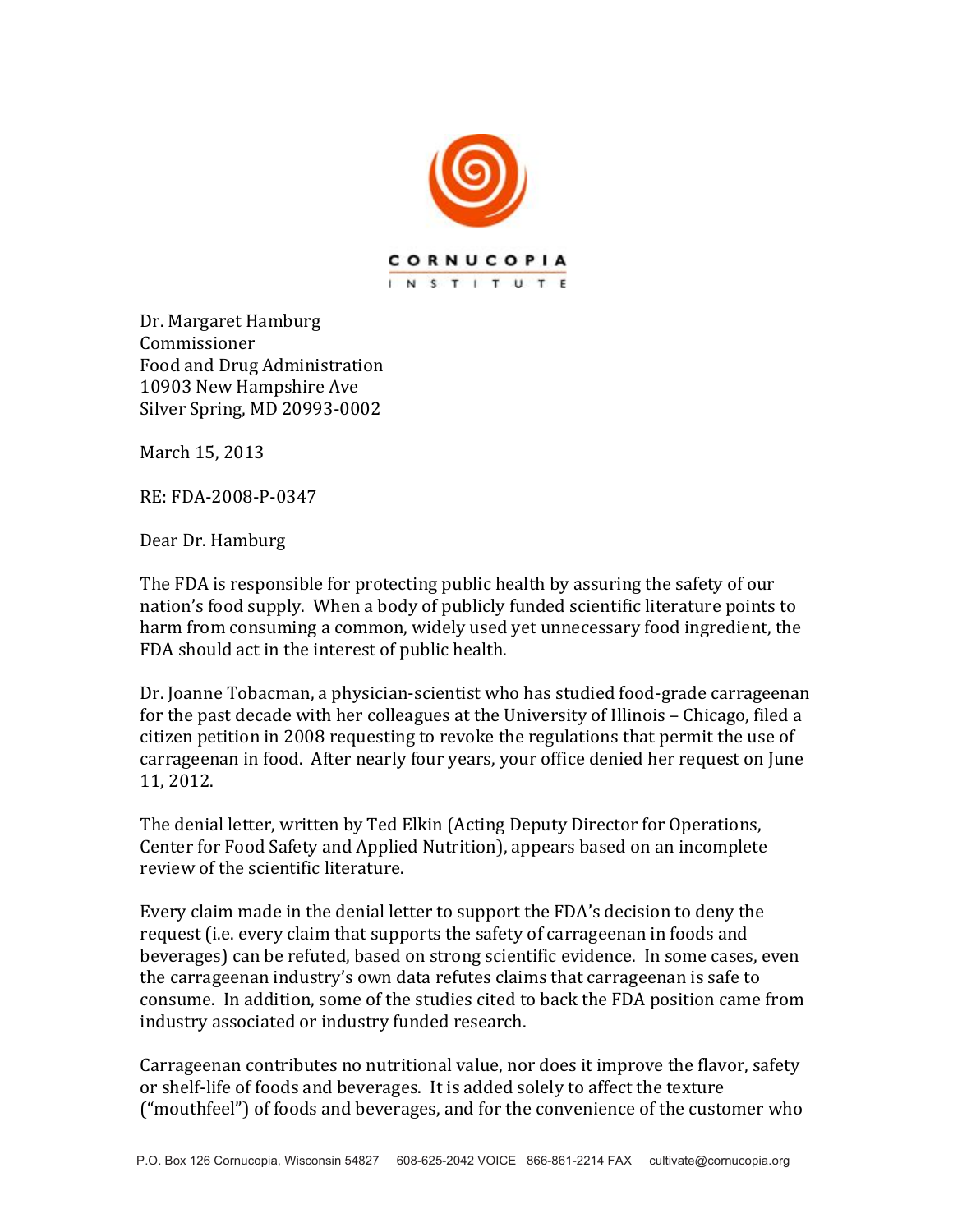does not have to shake beverages like chocolate milk before consumption. In terms of a cost-benefit analysis, the scientific evidence of harm far outweighs negligible benefits.

We would like to formally take this opportunity to urge the FDA to reconsider its decision to deny the citizen petition that was filed in 2008 by the country's preeminent independent researcher on the issue, which requested the revocation of regulations permitting the use of carrageenan.

We urge you to consider the following:

# 1. The FDA claim that food-grade carrageenan is not contaminated with degraded carrageenan has been refuted by several studies, including by the carrageenan industry's own laboratory test results.<sup>1</sup>

In 2003, the European Commission's Scientific Committee on Food reviewed safety data on carrageenan, and concluded that food-grade carrageenan is not safe unless the amount of degraded carrageenan is kept to a minimum.

The Committee declared that levels of degraded carrageenan in food-grade carrageenan should be kept at levels below 5%.<sup>i</sup> This decision prompted carrageenan manufacturers to perform laboratory testing of food-grade carrageenan.

Test results shared by Marinalg International, the trade group for carrageenan manufacturers, showed that eight of twelve samples of food-grade carrageenan contained higher than 5% degraded carrageenan according to at least one of the six laboratories (in many cases, according to multiple laboratories). The highest level of degraded carrageenan found in a sample was 25%. All samples contained at least some degraded carrageenan according to the majority of laboratories.<sup>ii</sup>

# 2. Your claim that food-grade carrageenan does not degrade in the digestive system has been refuted by several studies, including one of the studies you cited in your defense of carrageenan.

You cite Capron et al. (1996)<sup>iii</sup> to support your claim that food-grade carrageenan does not degrade; however, this study found:

"In simulated gastric juice the degradation of kappa-carrageenan is very limited; only 10% of the carrageenan exposed is reduced to a molecular weight  $<$ 100 kDa."

<sup>&</sup>lt;sup>1</sup> The International Agency for Research on Cancer of the World Health Organization classifies degraded carrageenan as a List 2B "possible human carcinogen"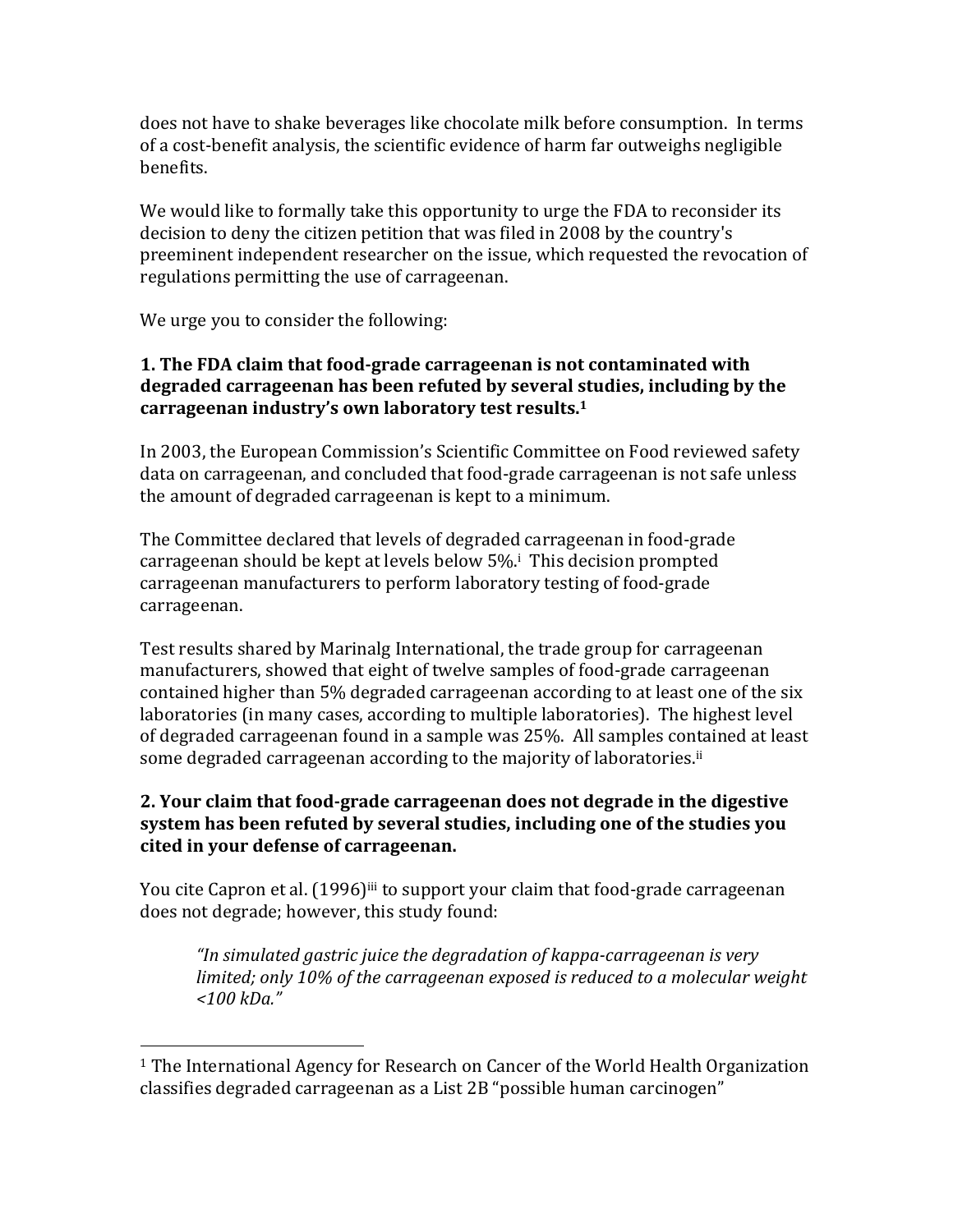This industry-funded study aims to defend the safety of carrageenan, and therefore uses terms such as "very limited" and "only 10%." Clearly, the study shows that degradation *does occur*, and that consumption of food-grade carrageenan leads to exposure to degraded carrageenan in the intestinal tract.

Other studies that suggest degradation occurs in the acid environment of the digestive tract include Ekstrom and Kuivinen  $(1983)$ <sup>iv</sup> and Ekstrom  $(1985)$ .<sup>v</sup>

## 3. You claim that the five studies supplied by Dr. Tobacman in the 2008 petition, which were in vitro studies, are "not relevant to routes of exposure" from food. We ask that the FDA consider the totality of scientific evidence, which includes animal studies and in vitro studies.

The *in vitro* studies presented by Dr. Tobacman in 2008 have identified the biological mechanisms by which carrageenan causes harm. Researchers used foodgrade (undegraded) carrageenan. These studies are important and should not be dismissed. They show that small amounts of food-grade carrageenan trigger an innate immune response in the body, similar to the biological pathways that are activated by pathogenic bacteria such as Salmonella.

Another study found that exposure of human colonic epithelial cells in tissue culture to small quantities of undegraded carrageenan produced inflammation by a second pathway of reactive oxygen species, as well as by the innate immune pathway.<sup>vi</sup>

Animal studies have shown that food-grade carrageenan causes gastrointestinal disease in laboratory animals. The *in vitro* studies answer the questions of *how* the damage occurs. For example, one in vitro study identified a specific pathway activated by food-grade carrageenan, which is significant since the pathway influences the development of human intestinal polyps, which can develop into cancer if left untreated.vii

The FDA must consider the entire body of scientific literature pointing to harm from food-grade carrageenan. This includes both animal studies and *in vitro* studies. No single study can prove or disprove the safety of carrageenan; rather, the totality of research, including funding sources, must be considered. The body of scientific literature pointing to harm cannot be ignored.

Moreover, on page 3, you state that *in vitro* studies pointing to harm are irrelevant, and then point to an in vitro study on page 4 to defend the safety of carrageenan.

4. You claim that the FDA "considers the administration of undegraded carrageenan as a part of the diet of animals to be a more appropriate experimental model for evaluating the safety of exposure to carrageenan through consumption in humans," yet many of the animal studies that point to potential harm from exposure to food-grade carrageenan were not identified and reviewed in the analysis that led to your 2012 denial letter.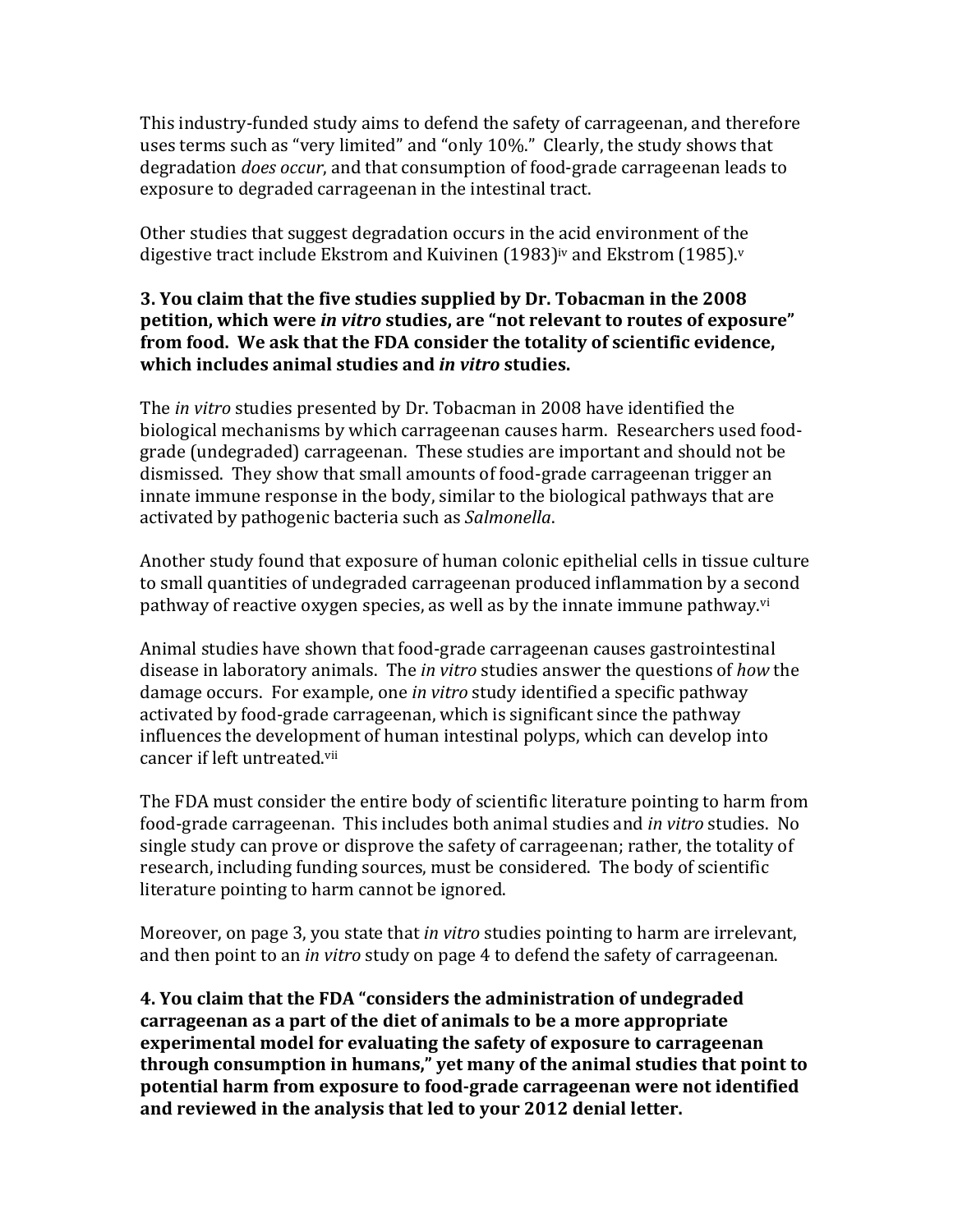We urge you to reconsider your analysis, ensuring that all studies in the attached appendix are considered. These studies use food-grade carrageenan in animal model studies, and point to harm.

### **5. You wrote that some studies pointing to harm were "refuted," without** specifying a credible source for this criticism or its basis.

On page 4, you attempt to refute studies showing food-grade carrageenan promotes the growth of aberrant crypt foci and tumors in laboratory animals. You wrote that "the findings of these studies have been disputed," based on a paper by Duika Burges Watson (Reference 11). Dr. Burges Watson is a social scientist at Durham University in the UK, with no medical degree or Ph.D in a scientific or medical field (she holds a Ph.D. in geography). She has no background in oncology, gastroenterology, or any other field of medical research. You cited her work to refute studies performed by medical researchers funded by the National Institutes of Health.

These studies may have been refuted by Dr. Burges Watson, but they have been accepted by medical researchers. For example, Dr. Joanne Tobacman reviewed the same studies and did not attempt to refute them. Dr. Tobacman is a physicianscientist with a medical degree. She has worked as a practicing physician and researcher at several universities and hospitals, and worked for several years at the National Cancer Institute.

Why does the FDA consider the opinion of a social scientist with a Ph.D. in geography to be more valid than the scientific review of a medical researcher, published in the official journal of the National Institutes of Environmental Health Sciences of the National Institutes of Health?viii

#### **Conclusion**

The FDA did not include many important studies in its analysis, and did not consider the totality of scientific evidence before reaching its decision to deny the 2008 citizen petition requesting to revoke the regulations that allow carrageenan in foods and beverages.

We urge you to revisit your conclusion after conducting a thorough and rigorous analysis of the scientific evidence presented in this petition. We specifically ask that you eliminate the bias with which you performed your initial analysis.

For example, in your initial analysis, you stated that *in vitro* studies are not relevant, and then used an *in vitro* study to defend the safety of carrageenan. You rejected well-conducted studies by medical researchers based on a paper by a social scientist with no scientific expertise. You conducted your own literature review and unearthed several studies defending carrageenan while failing to cite numerous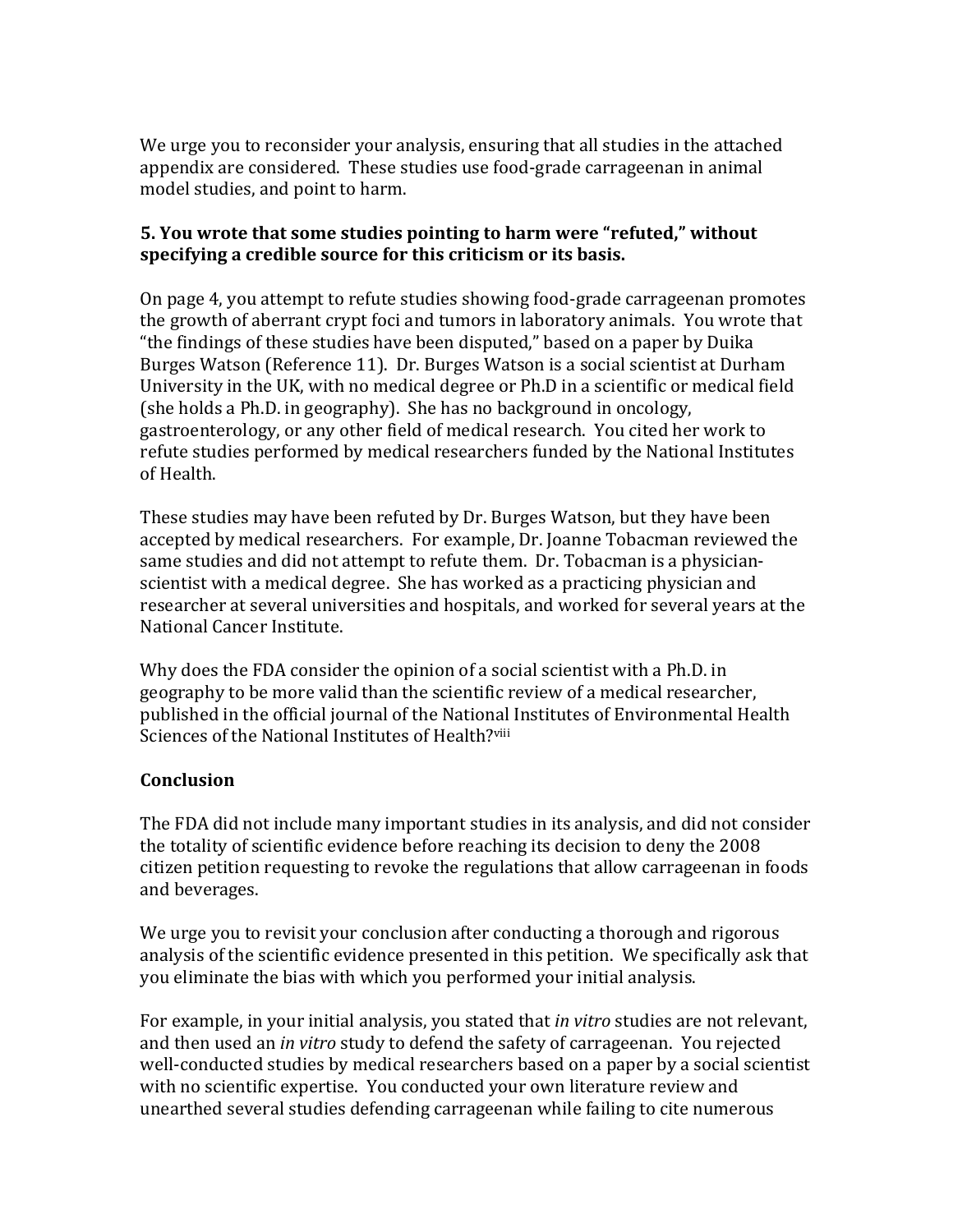studies using food-grade carrageenan in the diet of laboratory animals that found higher rates of gastrointestinal disease, including tumors.

Moreover, you did not consider additional studies that have been published between 2008, when the citizen's petition was filed, and 2012, when you issued your denial letter. If the FDA waits nearly four years to issue a response, it is incumbent upon the agency to either perform a literature review of recent publications, and include those in its analysis, or to invite the petitioner to submit any relevant studies that were published since the initial filing.

Given the profits at stake, this is a controversial topic, with criticism on both sides. If the FDA's responsibility truly is to protect public health and ensure the safety of our food supply, then study funding and the corporate affiliations of study authors must be considered as well.

We note that the vast majority of carrageenan research funded by the National Institutes of Health points to harm,<sup>ix</sup> and a review study in the journal of the National Institute of Environmental Health Sciences states, "the use of carrageenan" in the Western diet should be reconsidered," while studies defending carrageenan are overwhelmingly conducted by scientists with financial ties to the carrageenan industry.<sup>x</sup>

Finally, there are no benefits to society or public health from adding carrageenan to foods or beverages. It is added solely to change the texture of food. Already, some food manufacturers are replacing carrageenan with other thickeners and stabilizers, or eliminating thickeners altogether and asking their customers to shake the product before consumption. If carrageenan is prohibited, the food industry will quickly adapt.

We ask that the FDA reconsider the 2008 citizen petition requesting to remove carrageenan and carrageenan salts, and the related furcelleran and furcelleran salts from the list of food additives that can be safely used in food.

Sincerely,

Charlotte Vallage

Charlotte Vallaeys Director, Farm and Food Policy The Cornucopia Institute

 $CC:$ 

Ted Elkin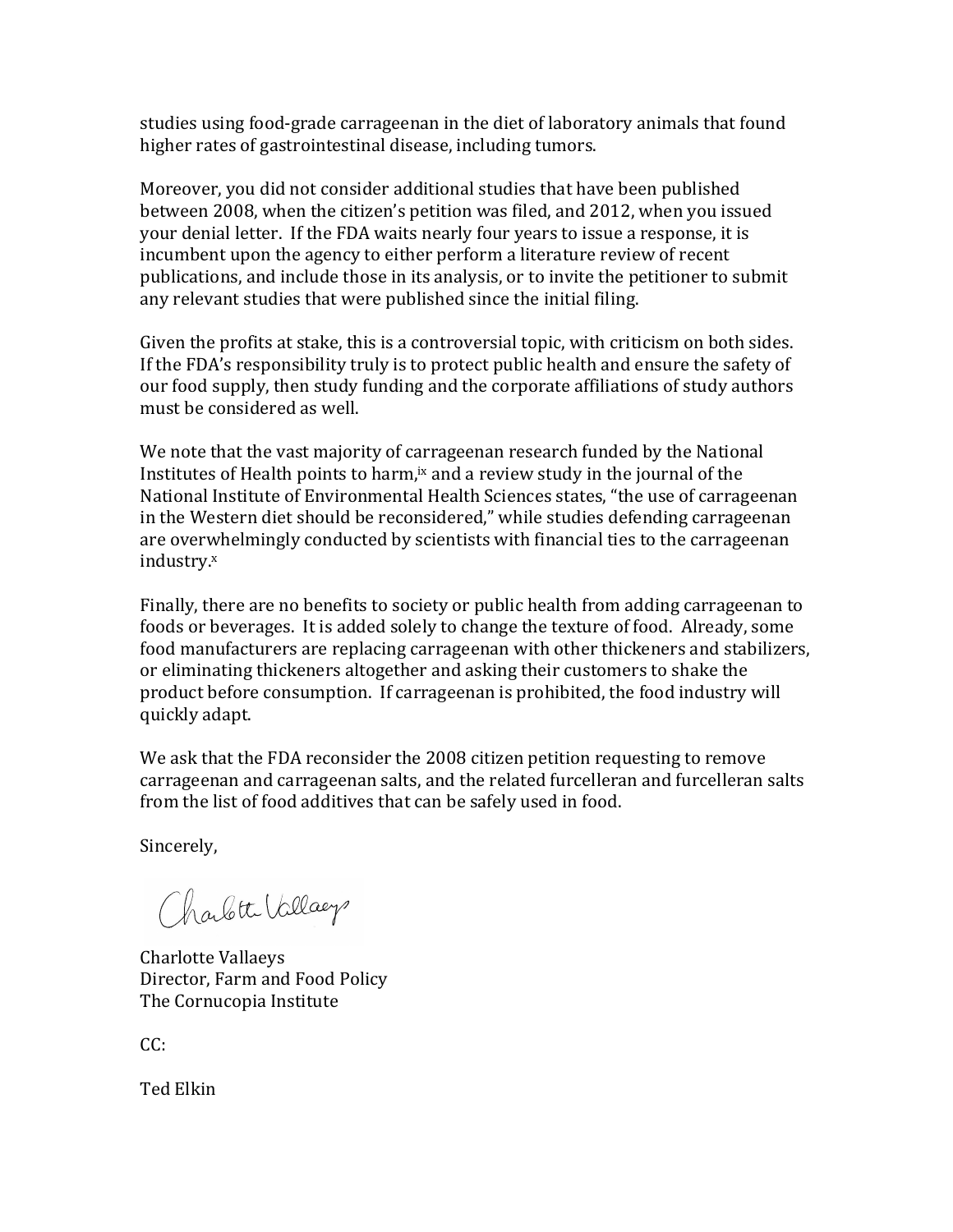Acting Deputy Director for Operations Center for Food Safety and Applied Nutrition Food and Drug Administration College Park, MD 20740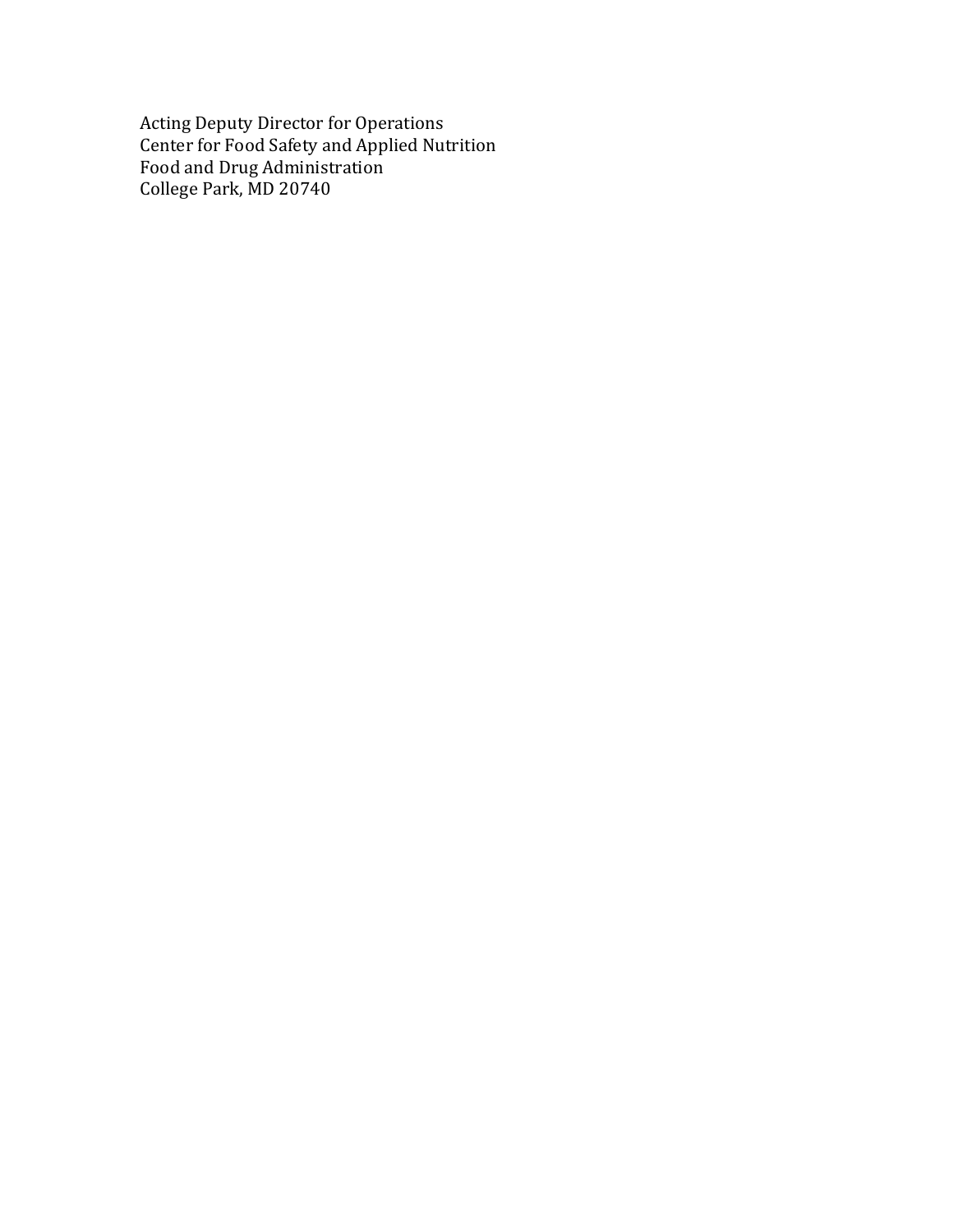### **Appendix**

**Note**: We have included studies that are unfavorable to the petition, and urge the FDA to consider the funding source and author affiliations of these studies. We note that every study that supports this petition has been funded either by public institutions, such as the National Institutes of Health, or private foundations without a financial interest in the study's outcomes.

Meanwhile, studies unfavorable to the petition are almost exclusively funded by the industry that profits from the continued use of carrageenan in food.

The studies are listed in chronological order of publication.

#### **1960s:**

Watt J, Marcus R (1969) Ulcerative colitis in the guinea-pig caused by seaweed extract. *Journal of Pharmacy and Pharmacology* 21:187S-188S.

**Summary of findings**: This study was one of the first to show that food-grade carrageenan contributes to ulcerative colitis-like disease in laboratory animals (guinea pigs).

Author affiliations: University of Liverpool, United Kingdom

#### **1970s:**

Grasso P, Sharratt M, Carpanini FMB, Gangolli SD (1973) Studies on carrageenan and large-bowel ulceration in mammals. *Food and Cosmetics Toxicology* 11:555–564.

**Summary of findings**: The researchers administered both degraded and undegraded/food-grade carrageenan in the diet of several species of laboratory animals. Guinea pigs and rabbits experienced ulcerations in the large intestine, symptoms which were not detected in rats, squirrel monkeys, hamsters and ferrets.

**Author affiliations**: The British Industrial Biological Research Association, a privately owned consulting firm.

Engster M and Abraham R (1976) Cecal response to different molecular weights and types of carrageenan in the guinea pig. *Toxicology and Applied Pharmacology* 38:265–282.

**Summary of findings**: In this short-term study, researchers administered different types of carrageenan in the diet and drinking water of guinea pigs for two weeks. They found ulceration of the intestines in guinea pigs given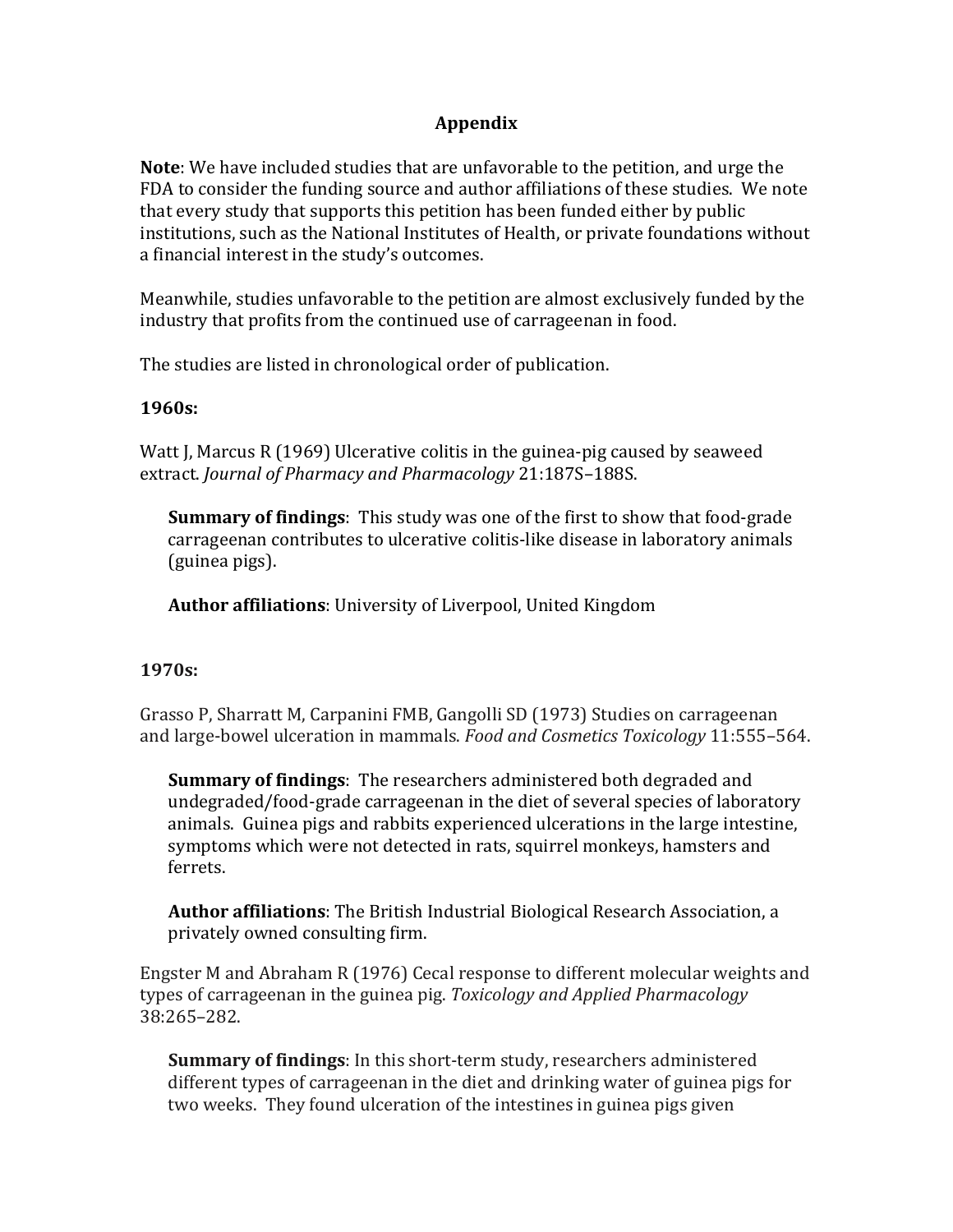undegraded iota-carrageenan in the drinking water. No changes were observed in the other groups, and it is unclear what effects would have been seen if the experiment had been continued for longer than two weeks.

**Funding: National Institute of Environmental Health Sciences, National** Institutes of Health

**Author affiliation: Albany Medical College** 

Watanabe K, Reddy BS, Wong CQ, Weisburger JH (1978) Effect of dietary undegraded carrageenan on colon carcinogenesis in F344 rats treated with azoxymethane or methylnitrosourea. Cancer Research 38:4427-4430.

**Summary of findings:** This study found higher rates of tumors in rats fed undegraded carrageenan in the diet.

**Funding:** National Cancer Institute (National Institutes of Health)

**Author affiliations: Naylor Dana Institute for Disease Prevention, American Health Foundation** 

#### 1980s:

Watt J and Marcus R (1980) Potential hazards of carrageenan. The Lancet 315(8168): 602-603.

Letter to The Lancet: The authors of published research showing increased rates of ulcerative colitis-like disease in laboratory animals given food-grade carrageenan wrote the letter to The Lancet. Highly respected, The Lancet is one of the world's leading medical journals. The scientists express their concern with the safety of carrageenan in food.

Watt J and Marcus R (1981) Harmful effects of carrageenan fed to animals. Cancer Detection and Prevention 4(1-4): 129-34.

**Review article:** The authors reviewed the scientific literature and found "an increased number of reports ... describing harmful effects of degraded and undegraded carrageenan supplied to several animal species in their diet or drinking fluid.

"Harmful effects [of food-grade carrageenan] are almost certainly associated with its degradation during passage through the gastrointestinal tract. There is need for extreme caution in the use of carrageenan or carrageenan-like products as food additives in our diet."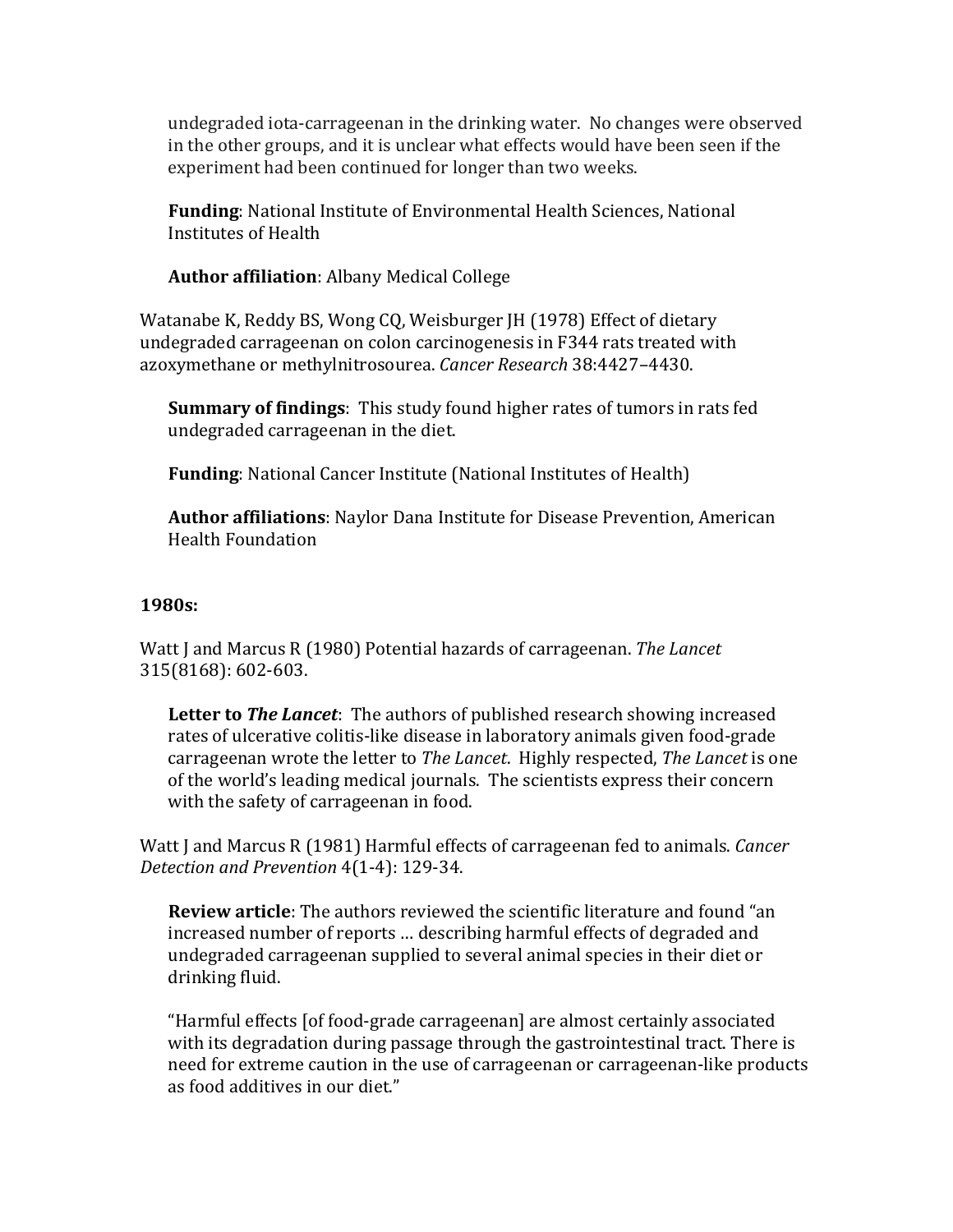Watt J and Marcus R (1981) Danger of carrageenan in foods and slimming recipes. The Lancet 317(8215): 338.

Letter to The Lancet: Scientists repeat their concern with the use of carrageenan in food in a letter to The Lancet.

Arakawe S, Okumua M, Yamada S, Ito M, Tejima S (1986) Enhancing effect of carrageenan on the induction of rat colonic tumors by 1.2-dimethylhydrazine and its relation to B-glucuronidase activities in feces and other tissues. Journal of Nutritional Science and Vitaminoloav 32:481-485.

**Summary of findings:** This study found higher rates of tumors in rats fed undegraded carrageenan in the diet.

**Author affiliations: Nagoya City University, Japan** 

Nicklin S and Miller K (1984) Effect of orally administered food-grade carrageenans on antibody-mediated and cell-mediated immunity in the inbred rat. Food and Chemical Toxicology 22:615-621.

**Summary of findings:** Researchers using undegraded carrageenan administered in the drinking water of rats showed that carrageenan penetrates the intestinal barrier.

**Author affiliations:** The British Industrial Biological Research Association, a privately-owned consulting firm.

Calvert RJ and Reicks M (1988) Alterations in colonic thymidine kinase enzyme activity induced by consumption of various dietary fibers. Proceedings of the Society for Experimental Biology and Medicine 189:45-51.

**Summary of findings:** Researchers examined the reported effects of various dietary fibers on chemically induced colon carcinogenesis in rats. This study found a four-fold increase in thymidine kinase activity (a measure for malignant disease) in colonic mucosa following exposure to food-grade carrageenan. No differences were found following exposure to guar gum, a food additive used as an alternative to carrageenan.

**Funding: Food and Drug Administration** 

**Author affiliations: Food and Drug Administration** 

1990s: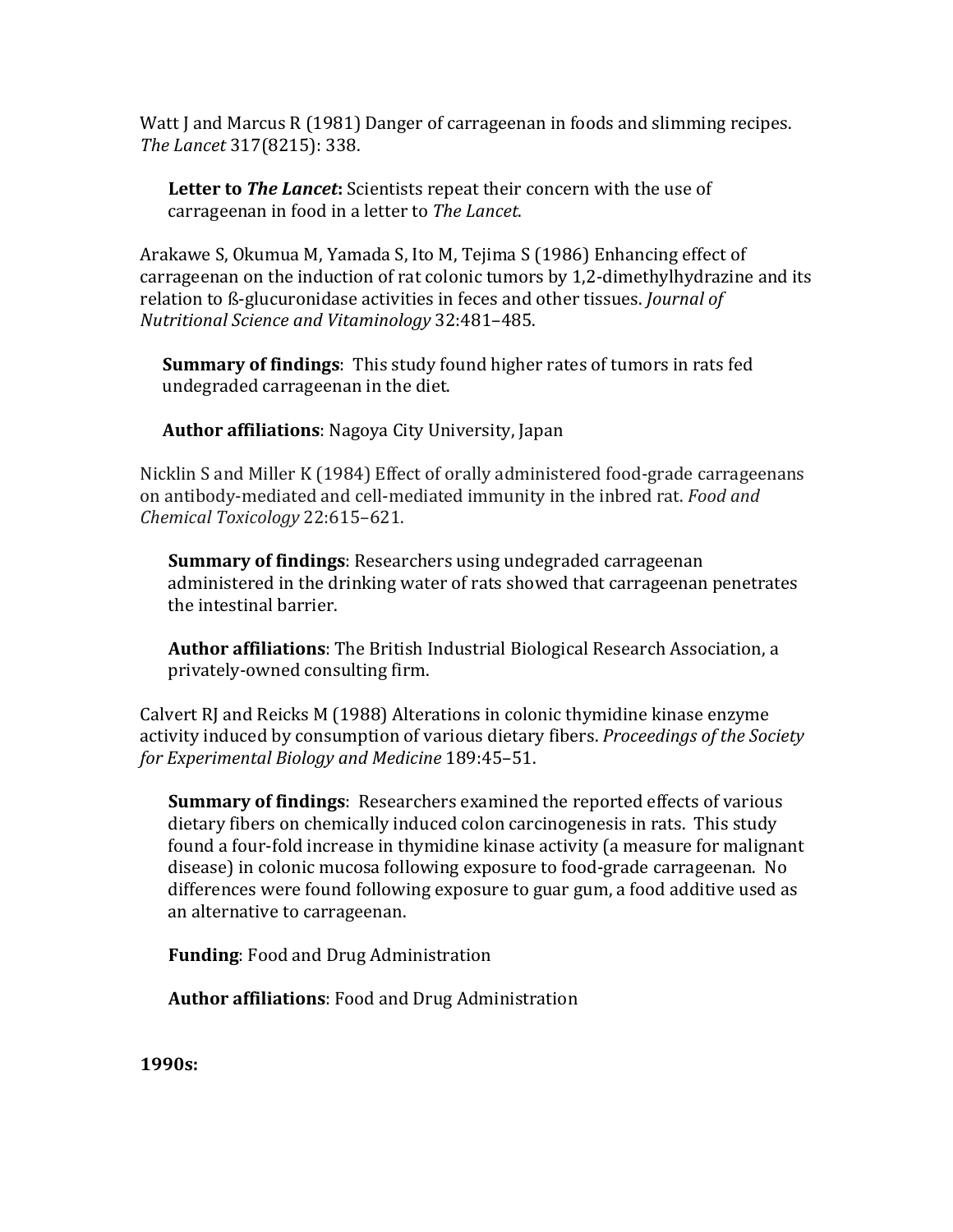Weiner ML (1991) Toxicological properties of carrageenan. Agents and Actions  $32(1-2): 46-51.$ 

**Summary of findings:** Based on a review of animal feeding studies. carrageenan is safe.

**Author affiliation: FMC Corporation (multibillion dollar chemical)** corporation and leading carrageenan manufacturer)

Wilcox DK, Higgins J, Bertram TA (1992) Colonic epithelial cell proliferation in a rat model of nongenotoxin-induced colonic neoplasia. Laboratory Investigation 67:405-411.

**Summary of findings:** This study shows an association between loss of epithelial cells (the cell membranes in the intestine) and the consumption of both undegraded and degraded carrageenan.

**Funding: Proctor & Gamble Company** 

**Author affiliations: Proctor & Gamble Company** 

Corpet DE, Taché S, and Préclaire M (1997) Carrageenan given as a jelly does not initiate, but promotes the growth of aberrant crypt foci in the rat colon. Cancer Letters 114:53-55.

Summary of findings: Consumption of food-grade carrageenan promotes the growth of aberrant crypt foci in the rat colon. Aberrant crypt foci are abnormal glands in the colon that are precursors to polyps and are one of the earliest changes seen in the colon that may lead to cancer.

Author affiliations: French National Institute of Agronomic Research, Toulouse, France

#### **Since 2000:**

Suzuki J, Na HK, Upham BL, Chang CC and Trosko JE (2000) Lambda-carrageenaninduced inhibition of gap-junctional intercellular communication in rat liver epithelial cells. Nutrition and Cancer 36(1): 122-8.

**Summary of findings:** This study aimed to better understand the role of foodgrade carrageenan in carcinogenesis. The experiments in this study were designed to test the hypothesis that carrageenan might function as a tumorpromoting chemical by inhibiting GJIC (Gap-junctional intercellular communication is believed to help healthy cells fight cancer). The data revealed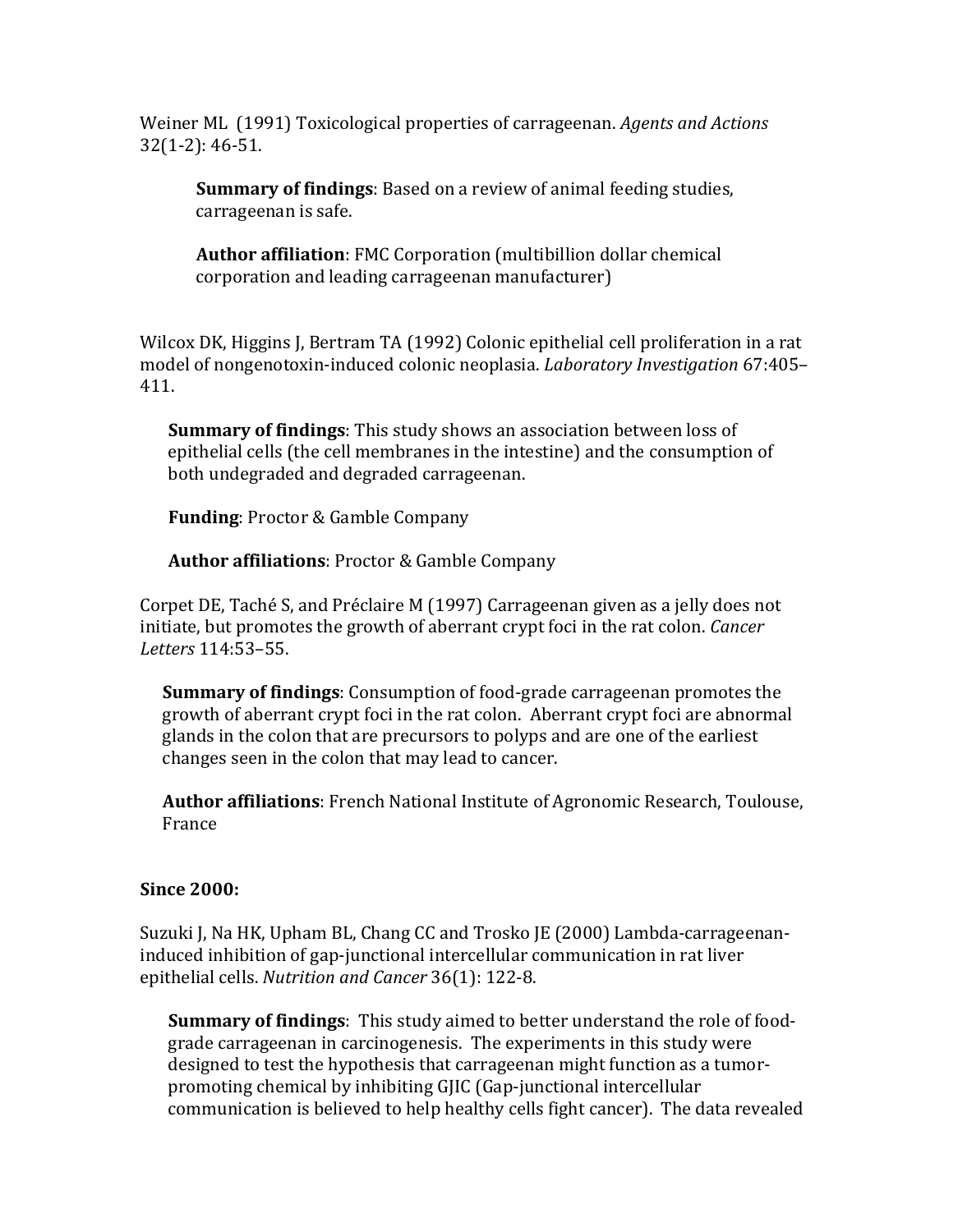inhibition of GJIC by carrageenan similar to that by the well-documented tumor promoter phorbol ester.

**Author affiliations: Michigan State University** 

Tobacman JK (2001) Review of Harmful Gastrointestinal Effects of Carrageenan in Animal Experiments. *Environmental Health Perspectives* 109(10).

**Review study**: This study examined existing research done to date (2001). The author concluded: "Because of the acknowledged carcinogenic properties of degraded carrageenan in animal models and the cancer-promoting effects of undegraded carrageenan in experimental models, the widespread use of carrageenan in the Western diet should be reconsidered."xi

# **Author affiliation**: University of Iowa

Hagiwara A, Miyashita K, Nakanishi T, Sano M, Tamano S, Asai I, Nakamura M, Imaida K, Ito N and Shirai T (2001) Lack of Tumor Promoting Effects of Carrageenan on 1,2-Dimethylhydrazine-induced Colorectal Carcinogenesis in Male F344 Rats. *Journal of Toxicologic Pathology Vol. 14; 37.* 

**Summary of findings**: This study found no statistically significant increases in malignant tumors in rats given food-grade carrageenan in the diet.

Author affiliations: Nagoya City University, Daiyu-kai Institute for Medical Science and San-Ei Gen FFI, Inc. (San-Ei Gen FFI, Inc is a Japanese carrageenan manufacturer)

**Cornucopia Note: The study has been criticized by publicly funded** scientists, primarily because the study was terminated as higher rates of tumors in the carrageenan group were detected. The rats were killed after **90 days (a rat's natural lifespan is 2 years). When the study was** terminated, tumor rates were higher, but not vet high enough to be **statistically#significant.#**

Uno Y, Omoto T, Goto Y, Asai I, Nakamura M and Maitani T (2001) Molecular weight distribution of carrageenans studies by a combined gel permeation/inductively coupled plasma (GPC/ICP) method. *Food Additives and Contaminants* 18: 763-772.

**Summary of findings**: The study measured the molecular weight of 29 samples of food-grade carrageenan and concluded that no sample had a significant level of degraded carrageenan. The detection limit was 5%.

**Author affiliations**: San-Ei Gen FFI, Inc, a Japanese food additive manufacturer. In addition to carrageenan, San-Ei Gen FFI manufactures flavors, colors, preservatives and the artificial sweetener sucralose.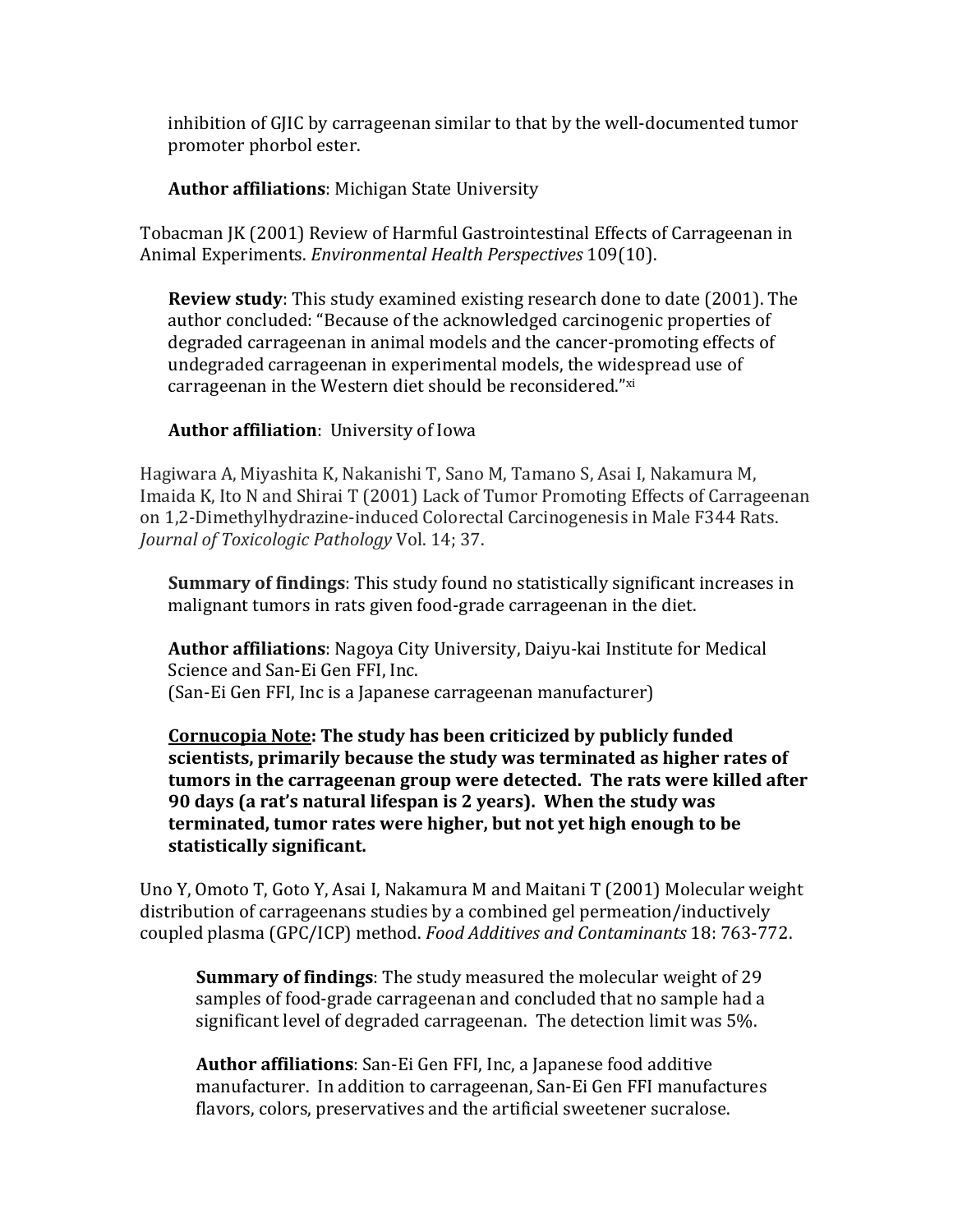Cohen SM and Ito N (2002) A critical review of the toxicological effects of carrageenan and processed euchema seaweed on the gastrointestinal tract. Critical Reviews in Toxicology 32(5): 413-44.

**Summary:** The authors of this review criticized research studies pointing to gastrointestinal harm from consuming carrageenan. The authors conclude that "there is no credible evidence supporting a carcinogenic effect or a tumorpromoting effect on the colon in rodents."

#### **Cornucopia Note: The authors were commissioned by the carrageenan** industry to criticize the studies that have found higher rates of gastrointestinal disease in laboratory animals. The authors reviewed 23 studies, and found fault with every one.

Weiner M, Nuber D, Blakemore WR, Harriman JF and Cohen SM (2007) A 90-day dietary study on kappa-carrageenan with emphasis on the gastrointestinal tract. Food and Chemical Toxicology 45(1): 98-106.

**Summary of findings:** The study found no clinical signs in rats fed high doses of food-grade carrageenan with up to 12% degraded carrageenan, other than soft stool. The authors reported that the gastrointestinal tract "appeared normal" even in the rats given high doses of carrageenan in the diet.

**Author affiliations:** FMC Corporation, a leading manufacturer of carrageenan. In addition to manufacturing carrageenan, FMC Corporation (a \$3.4 billion conglomerate) produces pesticides and industrial chemicals.xii

Borthakur A, Bhattacharyya S, Dudeja PK and Tobacman JK (2007) Carrageenan induces interleukin-8 production through distinct Bcl10 pathway in normal human colonic epithelial cells. American Journal of Physiology, Gastrointestinal and Liver Physiology 292(3): G829-38.

**Summary of findings:** Exposure of human colonic epithelial cells in tissue culture to small quantities of undegraded (food-grade) carrageenan produced inflammation by a second pathway of reactive oxygen species, as well as by the innate immune pathway.

**Funding:** Department of Veterans Affairs; National Institute of Diabetes and Digestive and Kidney Diseases, National Institutes of Health

Author affiliations: University of Illinois at Chicago and Jesse Brown Veterans Affairs Medical Center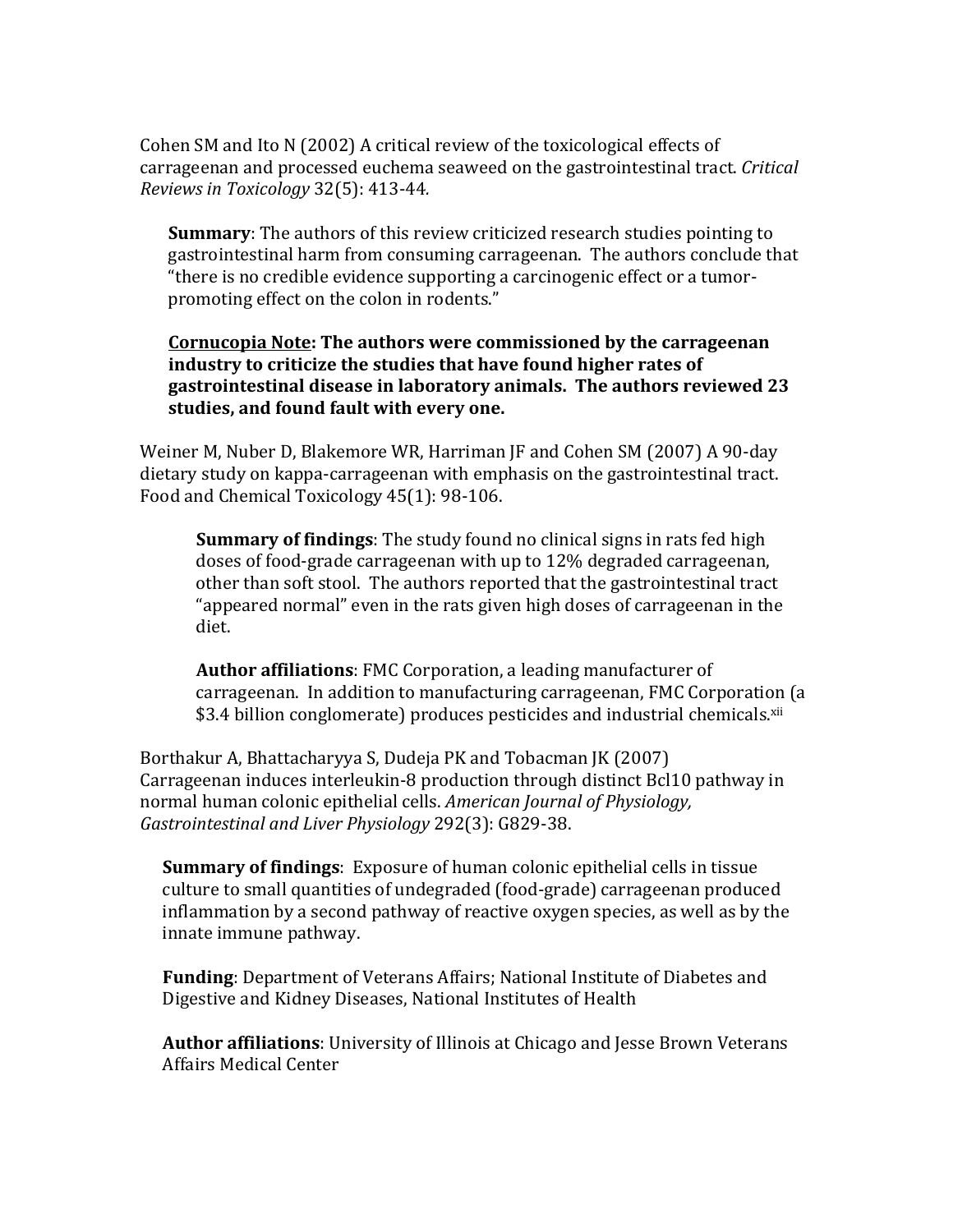Bhattacharyya S, Borthakus A, Dudeja PK and Tobacman JK (2007). Carrageenan reduces bone morphogenetic protein-4 (BMP4) and activates the Wnt/beta-catenin pathway in normal human colonocytes. *Digestive Diseases and Sciences* 52(10): 2766-74.

**Summary of findings**: This study identified mechanisms by which food-grade carrageenan influences the development of human intestinal polyps. Untreated intestinal polyps can develop into colon cancer.

**Funding: National Institutes of Health** 

**Author affiliations**: University of Illinois at Chicago

Bhattacharyya S, Dudeja PK and Tobacman JK (2008) Carrageenaninduced NFkappaB activation depends on distinct pathways mediated by reactive oxygen species and Hsp27 or by Bcl10. *Biochimica and Biophysica Acta* 1780(7-8): 973-82.

**Summary of findings**: Exposure to human colonic epithelial cells in tissue culture to small quantities of food-grade carrageenan produced inflammatory responses.

**Funding**: National Institutes of Health

Author affiliations: University of Illinois at Chicago

Bhattacharyya S, Borthakur A, Dudeja PK and Tobacman JK (2008) Carrageenan induces cell cycle arrest in human intestinal epithelial cells in vitro. *Journal of Nutrition* 138(3): 469-75.

**Summary of findings**: Exposure of human colonic epithelial cells in tissue culture to small quantities of undegraded (food-grade) carrageenan produced an increase in cell death with cell cycle arrest, effects that can contribute to ulcerations.

**Funding: National Institutes of Health** 

**Author affiliations**: University of Illinois at Chicago and Jesse Brown Veterans Affairs Medical Center

Bhattacharyya S, Gill R, Chen ML, Zhang F, Linhardt RJ, Dudeja PK and Tobacman JK (2008) Toll-like receptor 4 mediates induction of the Bcl10-NFkappaB-interleukin-8 inflammatory pathway by carrageenanin human intestinal epithelial cells. *Journal of Biological Chemistry* 283(16): 10550-8.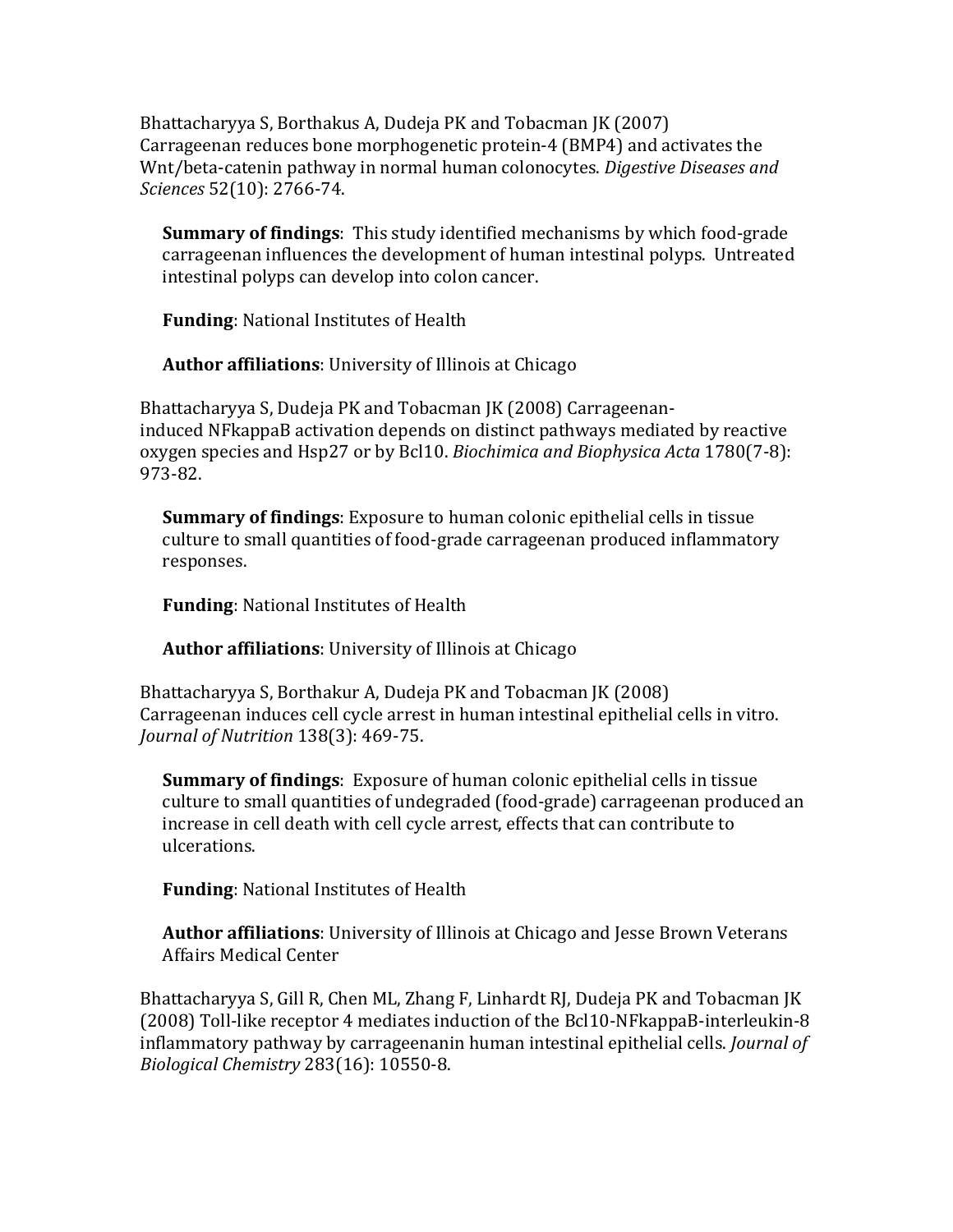**Summary of findings**: Exposure of human colonic epithelial cells in tissue culture to small quantities of food-grade carrageenan was associated with changes in molecular signaling pathways that resemble the changes found in human colonic polyps. Untreated polyps can develop into colon cancer.

**Funding**: National Institutes of Health; Veterans Administration

**Author affiliations**: University of Illinois at Chicago; Jesse Brown Veterans Affairs Medical Center; Rensselaer Polytechnic Institute

Bhattacharyya S, Borthakur A, Tyagi S, Gill R, Chen ML, Dudeja PK, Tobacman JK (2010) B-cell CLL/lymphoma 10 (BCL10) is required for NF-kappaB production by both canonical and noncanonical pathways and for NF-kappaB-inducing kinase (NIK) phosphorylation. *Journal of Biological Chemistry*. 1;285(1):522-30

**Summary of findings**: Carrageenan stimulates innate immune-mediated pathways of inflammation.

**Funding**: National Institutes of Health; Veterans Administration

**Author affiliations**: University of Illinois at Chicago

Bhattacharyya S, Liu H, Zhang F, Jam M, Dudeja PK, Michel G, Linhardt RJ, and Tobacman JK (2010) Carrageenan-induced innate immune response is modified by enzymes that hydrolyze distinct galactosidic bonds. *Journal of Nutritional Biochemistry* 21(10): 906-13.

**Summary of findings:** This study examines the immune response by which food-grade carrageenan causes inflammation.

**Funding**: Veterans Administration

**Author affiliations**: University of Illinois at Chicago; Jesse Brown Veterans Affairs Medical Center; Rensselaer Polytechnic Institute; University Pierre and Marie Currie/Sorbonne University, Paris, France

Bhattacharyya S, Dudeja PK and Tobacman JK (2010) Tumor necrosis factor alphainduced inflammation is increased but apoptosis is inhibited by common food additive carrageenan. *Journal of Biological Chemistry* 285(50): 39511-22.

**Summary of findings:** This study examines the particular mechanisms by which food-grade carrageenan causes inflammation.

**Funding**: Veterans Administration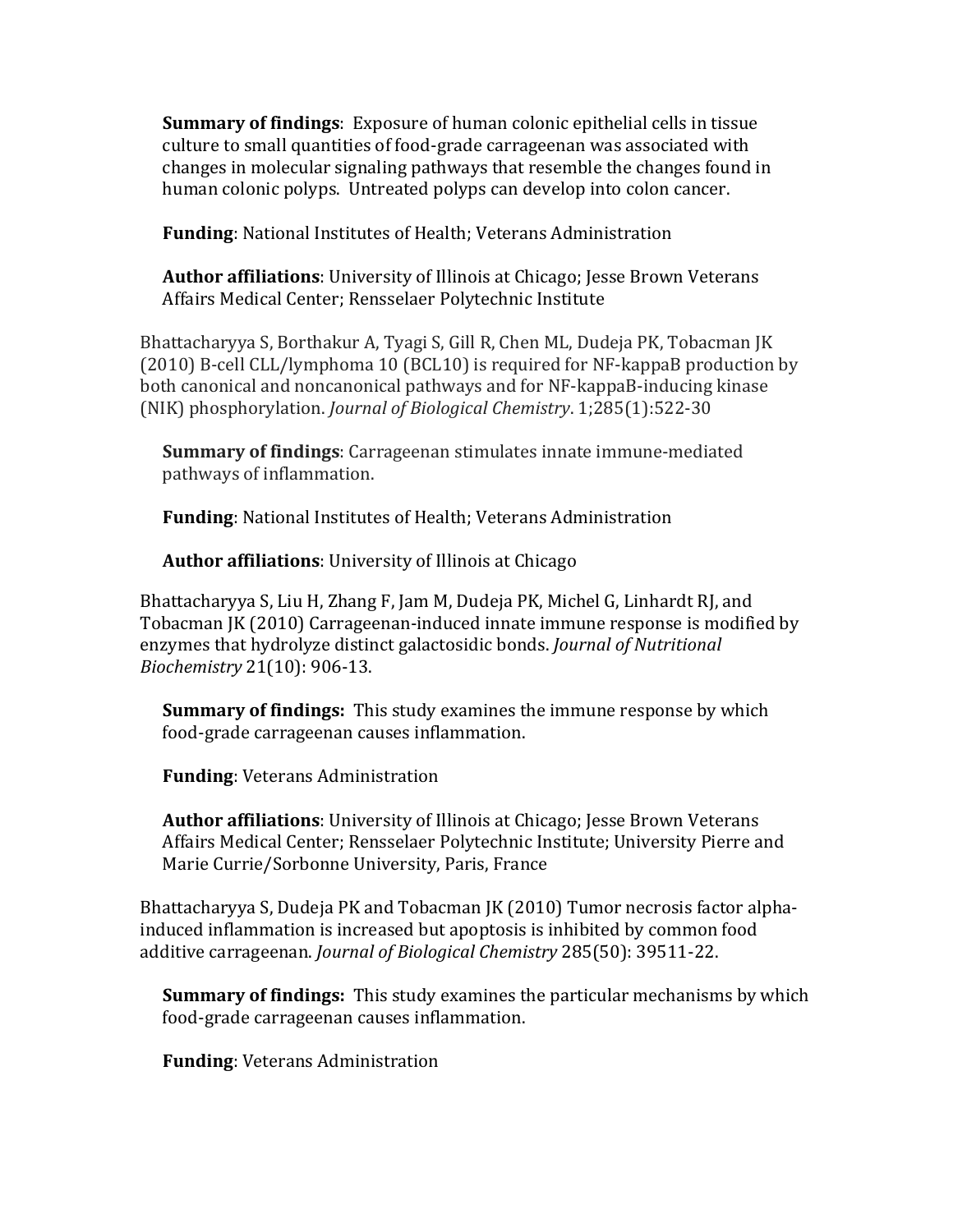**Author affiliations**: University of Illinois at Chicago; Jesse Brown Veterans Affairs Medical Center

Borthakur A, Bhattacharyya S, Anbazhagan AN, Kumar A, Dudeja PK and Tobacman  $IK(2012)$  Prolongation of carrageenan-induced inflammation in human colonic epithelial!cells!by activation of!an!NFκBCBCL10!loop.!*Biochimica!and!Biophysica!Acta* 1822(8): 1300-7.

**Summary of findings**: Inflammation of the colon caused by exposure to low levels of food-grade carrageenan persists beyond the initial period of exposure.

**Funding: National Institutes of Health** 

Author affiliations: University of Illinois at Chicago

Yang B, Bhattacharyya S, Linhardt R and Tobacman JK (2012) Exposure to common food additive carrageenan leads to reduced sulfatase activity and increase in sulfated glycosaminoglycans in human epithelial cells. *Biochimie* 94(6): 1309-16.

**Summary of findings**: Exposure to small amounts of food-grade carrageenan reduces the activity of sulfatase enzymes, which are critical for many vital cellular processes.

**Funding**: National Institute of General Medical Sciences, National Institutes of Health

Author affiliations: University of Illinois at Chicago; Jesse Brown Veterans Affairs Medical Center; Rensselaer Polytechnic Institute

Bhattacharyya S, O-Sullivan I, Katyal S, Unterman T and Tobacman JK (2012) Exposure to the common food additive carrageenan leads to glucose intolerance, insulin resistance and inhibition of insulin signalling in  $HepG2$  cells and  $C57BL/6J$ mice. *Diabetologia* 55(1): 194-203.

**Summary of findings**: Carrageenan in the diet may contribute to diabetes. Carrageenan impairs glucose tolerance, increases insulin resistance and inhibits insulin signalling in vivo in mouse liver and human HepG2 cells. These effects may result from carrageenan-induced inflammation.

**Funding**: National Institutes of Health; American Diabetes Association

**Author affiliations**: University of Illinois at Chicago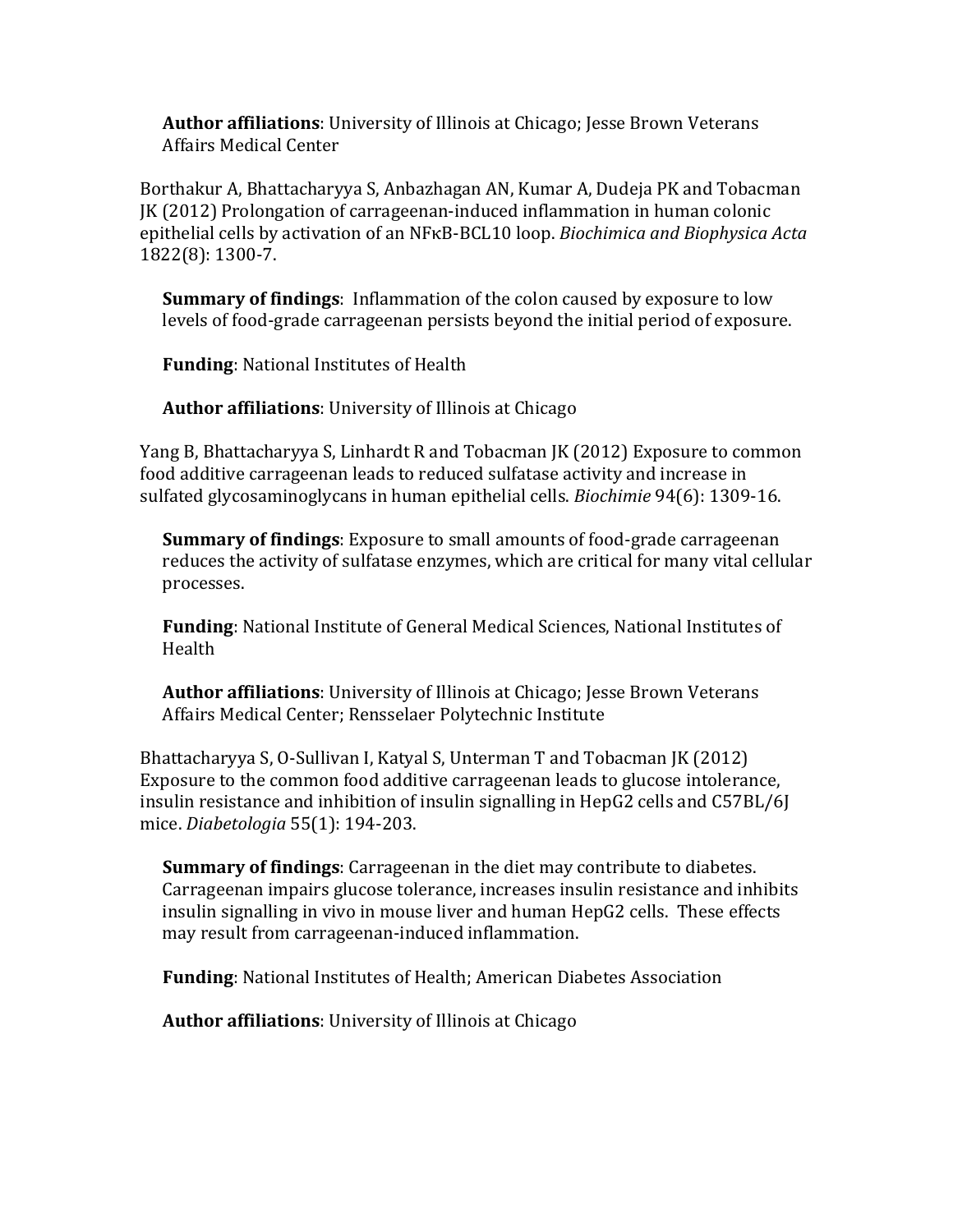<sup>i</sup> European Committee Scientific Committee on Food. Opinion on Carrageenan. Expressed on 5 March 2003. Available online:

http://ec.europa.eu/food/fs/sc/scf/out164\_en.pdf. Last accessed January 14, 2013. ii Marinalg International. 2005. Technical position on measurements related to meeting the EC molecular weight distribution specification for carrageenan and PES. Attached.

iii Capron I, Yvon M and Muller G (1996) In-vitro gastric stability of carrageenan. Food Hydrocolloids 10(2): 239-244

iv Ekström, L.G. (1985) Molecular-weight-distribution and the behaviour of kappacarrageenan on hydrolysis. Part II. Carbohydrate Research 135: 283-289.

v Ekström L.G. and Kuivinen J (1983) Molecular weight distribution and hydrolysis behaviour of carrageenans. Carbohydrate Research 116: 89-94.

vi Borthakur A, Bhattacharyya S, Dudeja PK and Tobacman JK (2007) Carrageenan induces interleukin-8 production through distinct Bcl10 pathway in normal human colonic epithelial cells. American Journal of Physiology, Gastrointestinal and Liver Physiology 292(3): G829-38

<sup>vii</sup> Bhattacharyya S, Borthakus A, Dudeja PK and Tobacman JK (2007) Carrageenan reduces bone morphogenetic protein-4 (BMP4) and activates the Wnt/beta-catenin pathway in normal human colonocytes. Digestive Diseases and Sciences 52(10): 2766-74

viii Tobacman JK (2001) Review of Harmful Gastrointestinal Effects of Carrageenan in Animal Experiments. Environmental Health Perspectives 109(10) <sup>ix</sup> The following studies have been conducted with grants from the National Institutes of Health:

- 1. Borthakur A, Bhattacharyya S, Dudeja PK and Tobacman JK (2007) Carrageenan induces interleukin-8 production through distinct Bcl10 pathway in normal human colonic epithelial cells. American Journal of Physiology, Gastrointestinal and Liver Physiology 292(3): G829-38
- 2. Bhattacharyya S, Borthakus A, Dudeja PK and Tobacman JK (2007) Carrageenan reduces bone morphogenetic protein-4 (BMP4) and activates the Wnt/beta-catenin pathway in normal human colonocytes. Digestive Diseases and Sciences 52(10): 2766-74
- 3. Bhattacharyya S, Dudeja PK and Tobacman JK (2008) Carrageenaninduced NF kappaB activation depends on distinct pathways mediated by reactive oxygen species and Hsp27 or by Bcl10. Biochimica and Biophysica Acta 1780(7-8): 973-82
- 4. Bhattacharyya S, Borthakus A, Dudeja PK and Tobacman JK (2008) Carrageenan induces cell cycle arrest in human intestinal epithelial cells in vitro. Journal of Nutrition 138(3): 469-75
- 5. Bhattacharyya S, Gill R, Chen ML, Zhang F, Linhardt RJ, Dudeja PK and Tobacman JK (2008) Toll-like receptor 4 mediates induction of the Bcl10-NFkappaB-interleukin-8 inflammatory pathway by carrageenanin human intestinal epithelial cells. Journal of Biological Chemistry 283(16): 10550-8
- 6. Borthakur A, Bhattacharyya S, Anbazhagan AN, Kumar A, Dudeja PK and Tobacman JK (2012) Prolongation of carrageenan-induced inflammation in